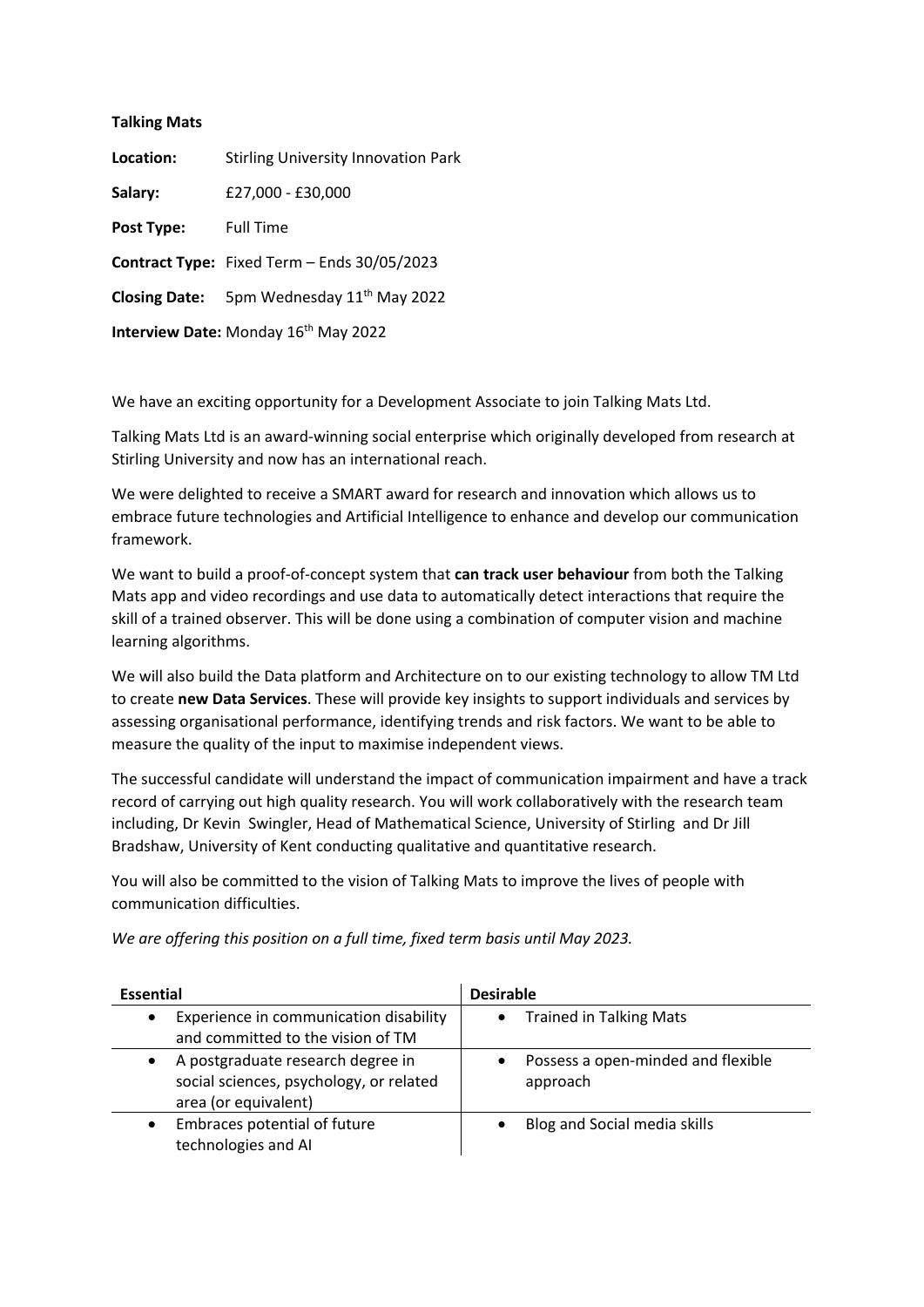| Excellent project delivery skills<br>including use of IT, managing data and<br>statistics                        |  |  |
|------------------------------------------------------------------------------------------------------------------|--|--|
| Excellent communication skills (verbal<br>and written)                                                           |  |  |
| Ability to work in a team, and to work<br>towards project aims and objectives,<br>and their associated deadlines |  |  |

This post is a full-time, short-term contract for a year, based in central Scotland but with flexibility for home working (e.g. .60% Home and 40% office)

## **As a Development Associate, you will:**

- Carry out high quality research on using AI to capture non-verbal signifiers when using a Talking Mat.
- Organise and co-ordinate standard data collection procedures with stakeholders, including conducting Talking Mat interviews using the Digital Talking Mat.
- Analyse, interpret and assist in using the data to develop potential new products as well as collating and analysing feedback from customers and users
- Be the conduit for networking and keeping people informed about the project including opening up potential new markets
- Form and maintain positive and productive relationships with research participants and colleagues.

## **To be successful in this role you will have/be:**

- A postgraduate research degree in social sciences, psychology, or related area (or equivalent)
- Good understanding of research methods
- Knowledge of qualitative and quantitative approaches and previous experience of applying them

Talking Mats Ltd is at the forefront of communication support. Our vision is to improve the lives of people with communication difficulties by increasing their capacity to think about and communicate effectively about things that matter to them. Talking Mats has a worldwide community of users and has a strong research base..

## **Job role**

- $\triangleright$  Assist in quantitative and qualitative research
- $\triangleright$  Co-ordinate standard data collection procedures with stakeholders, including conducting interviews using the Digital talking Mat.
- $\triangleright$  Maintain confidentiality and security of data in accordance with GDPR and or data compliance
- $\triangleright$  Work closely with other members of the research team.